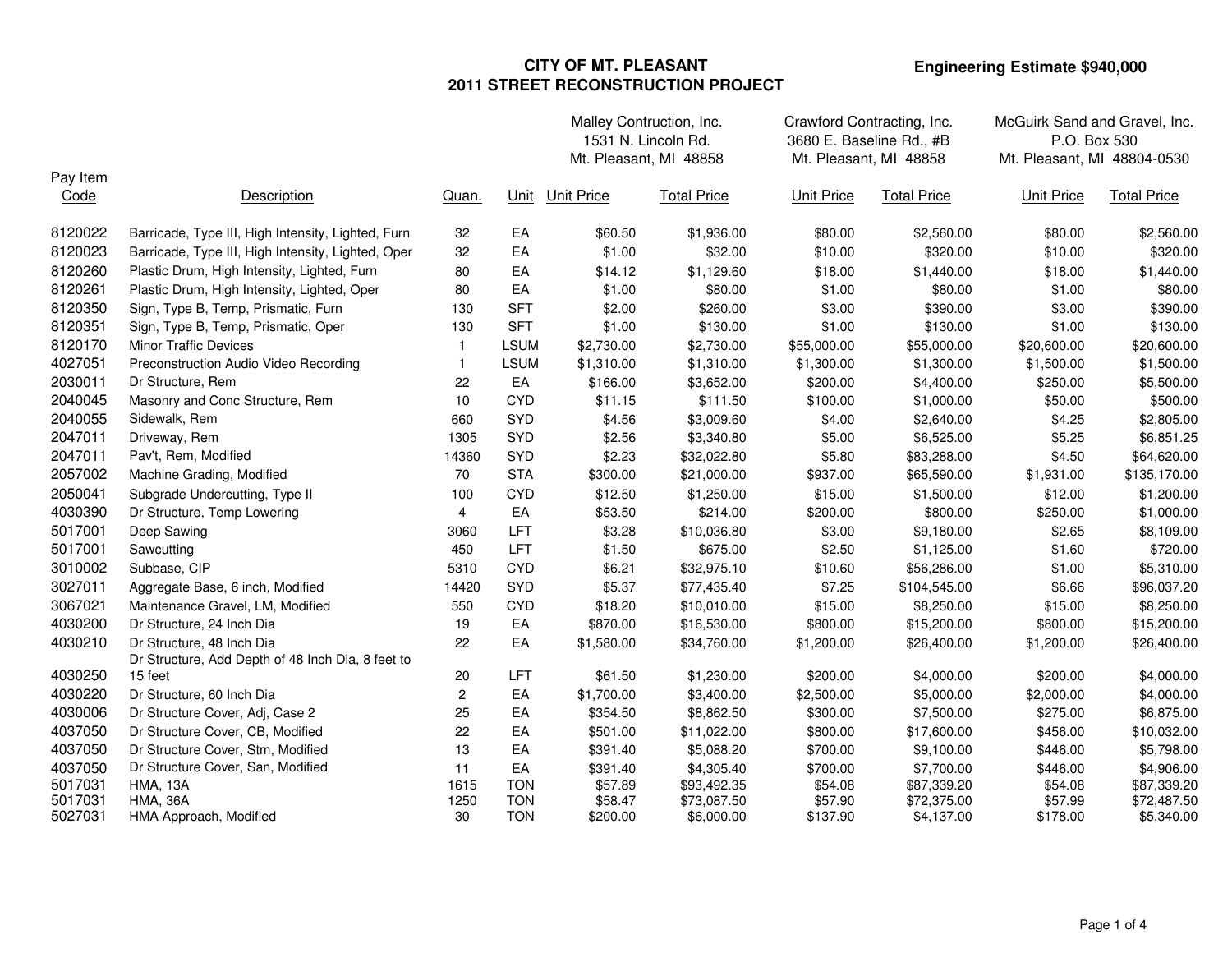|                                                                |                                                                                                                                                                                           |                                            |                                                             | Malley Contruction, Inc.<br>1531 N. Lincoln Rd.            |                                                                                    | Crawford Contracting, Inc.<br>3680 E. Baseline Rd., #B     |                                                                                    | McGuirk Sand and Gravel, Inc.<br>P.O. Box 530              |                                                                                    |
|----------------------------------------------------------------|-------------------------------------------------------------------------------------------------------------------------------------------------------------------------------------------|--------------------------------------------|-------------------------------------------------------------|------------------------------------------------------------|------------------------------------------------------------------------------------|------------------------------------------------------------|------------------------------------------------------------------------------------|------------------------------------------------------------|------------------------------------------------------------------------------------|
|                                                                |                                                                                                                                                                                           |                                            |                                                             | Mt. Pleasant, MI 48858                                     |                                                                                    |                                                            | Mt. Pleasant, MI 48858                                                             | Mt. Pleasant, MI 48804-0530                                |                                                                                    |
| Pay Item<br>Code                                               | Description                                                                                                                                                                               | Quan.                                      |                                                             | Unit Unit Price                                            | <b>Total Price</b>                                                                 | <b>Unit Price</b>                                          | <b>Total Price</b>                                                                 | <b>Unit Price</b>                                          | <b>Total Price</b>                                                                 |
| 8010005<br>8010006<br>8027001<br>8030044<br>8030046<br>8037010 | Driveway, Nonreinf Conc, 6 inch<br>Driveway, Nonrein Conc, 8 inch<br>Curb and Gutter, conc, Det F4, Modified<br>Sidewalk, Con, 4 Inch<br>Sidewalk, Conc, 6 Inch<br>Sidewalk, Conc, 8 Inch | 1360<br>180<br>6460<br>3810<br>3350<br>450 | SYD<br>SYD<br>FT.<br><b>SFT</b><br><b>SFT</b><br><b>SFT</b> | \$24.05<br>\$29.49<br>\$8.25<br>\$2.17<br>\$2.67<br>\$3.28 | \$32,708.00<br>\$5,308.20<br>\$53,295.00<br>\$8,267.70<br>\$8,944.50<br>\$1,476.00 | \$25.00<br>\$32.00<br>\$8.50<br>\$2.25<br>\$2.75<br>\$3.35 | \$34,000.00<br>\$5,760.00<br>\$54,910.00<br>\$8,572.50<br>\$9,212.50<br>\$1,507.50 | \$23.85<br>\$29.25<br>\$8.00<br>\$2.15<br>\$2.65<br>\$3.25 | \$32,436.00<br>\$5,265.00<br>\$51,680.00<br>\$8,191.50<br>\$8,877.50<br>\$1,462.50 |
| 8037010                                                        | Sidewalk Ramp, ADA, Modified                                                                                                                                                              | 4180                                       | <b>SFT</b>                                                  | \$7.21                                                     | \$30,137.80                                                                        | \$7.25                                                     | \$30,305.00                                                                        | \$7.15                                                     | \$29,887.00                                                                        |
| 8167011                                                        |                                                                                                                                                                                           |                                            | SYD                                                         | \$3.55                                                     |                                                                                    | \$4.14                                                     |                                                                                    | \$3.08                                                     |                                                                                    |
| 8230052                                                        | Slope Restoration, Modified<br>Gate Valve and Box, 8 Inch                                                                                                                                 | 3540<br>$\overline{c}$                     | EA                                                          | \$1,016.75                                                 | \$12,567.00                                                                        |                                                            | \$14,655.60<br>\$2,100.00                                                          | \$998.00                                                   | \$10,903.20<br>\$1,996.00                                                          |
| 8237001                                                        | Water Main, 6 Inch, Tr Det G, Modified                                                                                                                                                    | 55                                         | <b>LFT</b>                                                  | \$117.35                                                   | \$2,033.50                                                                         | \$1,050.00                                                 |                                                                                    |                                                            |                                                                                    |
| 8237001                                                        | Water Main, 8 Inch, Tr Det G, Modified                                                                                                                                                    | 100                                        | <b>LFT</b>                                                  | \$53.60                                                    | \$6,454.25<br>\$5,360.00                                                           | \$20.00<br>\$58.00                                         | \$1,100.00<br>\$5,800.00                                                           | \$20.00<br>\$65.00                                         | \$1,100.00<br>\$6,500.00                                                           |
| 8237001                                                        | Water Main, 12 Inch, Tr Det G, Modified                                                                                                                                                   | 10                                         | <b>LFT</b>                                                  | \$587.00                                                   | \$5,870.00                                                                         | \$40.00                                                    | \$400.00                                                                           | \$40.00                                                    | \$400.00                                                                           |
| 8237001                                                        | Water Main, 6 Inch, Directional Bore, Modified                                                                                                                                            | 930                                        | LFT                                                         | \$23.90                                                    | \$22,227.00                                                                        | \$45.00                                                    | \$41,850.00                                                                        | \$45.00                                                    | \$41,850.00                                                                        |
| 8230051                                                        | Gate Valve and Box, 6 Inch                                                                                                                                                                | 5                                          | EA                                                          | \$711.50                                                   | \$3,557.50                                                                         | \$1,000.00                                                 | \$5,000.00                                                                         | \$1,000.00                                                 | \$5,000.00                                                                         |
| 8230054                                                        | Gate Valve and Box, 12 Inch                                                                                                                                                               | -1                                         | EA                                                          | \$1,840.00                                                 | \$1,840.00                                                                         | \$2,500.00                                                 | \$2,500.00                                                                         | \$2,500.00                                                 | \$2,500.00                                                                         |
| 8237050                                                        | 1 Inch Water Service, Short                                                                                                                                                               | 8                                          | EA                                                          | \$831.00                                                   | \$6,648.00                                                                         | \$650.00                                                   | \$5,200.00                                                                         | \$650.00                                                   | \$5,200.00                                                                         |
| 8237050                                                        | 1 Inch Water Service, Long                                                                                                                                                                | 8                                          | EA                                                          | \$1,352.00                                                 | \$10,816.00                                                                        | \$1,275.00                                                 | \$10,200.00                                                                        | \$1,275.00                                                 | \$10,200.00                                                                        |
| 8230091                                                        | Rem Hydrant Set                                                                                                                                                                           |                                            | EA                                                          | \$235.00                                                   | \$235.00                                                                           | \$500.00                                                   | \$500.00                                                                           | \$500.00                                                   | \$500.00                                                                           |
| 8250040                                                        | <b>Hydrant Set</b>                                                                                                                                                                        | 3                                          | EA                                                          | \$3,555.50                                                 | \$10,666.50                                                                        | \$4,000.00                                                 | \$12,000.00                                                                        | \$4,000.00                                                 | \$12,000.00                                                                        |
| 4027001                                                        | Sewer (San.), 8 Inch Modified                                                                                                                                                             | 2456                                       | <b>LFT</b>                                                  | \$49.75                                                    | \$122,186.00                                                                       | \$65.00                                                    |                                                                                    | \$95.00                                                    | \$233,320.00                                                                       |
| 4027001                                                        | Sewer (Storm), 12 Inch Modified                                                                                                                                                           | 2690                                       | <b>LFT</b>                                                  | \$31.56                                                    | \$84,896.40                                                                        | \$38.50                                                    | \$159,640.00<br>\$103,565.00                                                       | \$40.75                                                    | \$109,617.50                                                                       |
| 4027001                                                        |                                                                                                                                                                                           | 1395                                       | <b>LFT</b>                                                  | \$58.00                                                    |                                                                                    | \$30.00                                                    | \$41,850.00                                                                        | \$35.00                                                    | \$48,825.00                                                                        |
| 4027021                                                        | Sewer (San.), 6 Inch Modified<br>Sewer Abandon                                                                                                                                            | 35                                         | <b>CYD</b>                                                  | \$183.00                                                   | \$80,910.00                                                                        | \$110.00                                                   | \$3,839.00                                                                         | \$150.00                                                   | \$5,235.00                                                                         |
| 4030308                                                        | Dr Structure Tap, 8 Inch                                                                                                                                                                  |                                            | EA                                                          | \$350.00                                                   | \$6,386.70<br>\$700.00                                                             | \$250.00                                                   | \$500.00                                                                           | \$275.00                                                   | \$550.00                                                                           |
| 4030312                                                        |                                                                                                                                                                                           | $\overline{\mathbf{c}}$<br>$\mathbf{1}$    | EA                                                          | \$85.00                                                    | \$85.00                                                                            | \$300.00                                                   | \$300.00                                                                           | \$375.00                                                   | \$375.00                                                                           |
|                                                                | Dr Structure tap, 12 Inch<br>Pavement Marking, Inlay Cold Plastic, 4 Inch,                                                                                                                |                                            |                                                             |                                                            |                                                                                    |                                                            |                                                                                    |                                                            |                                                                                    |
| 8117001                                                        | White<br>Pavement Marking, Inlay Cold Plastic, 4 Inch,                                                                                                                                    | 60                                         | <b>LFT</b>                                                  | \$2.27                                                     | \$136.20                                                                           | \$2.25                                                     | \$135.00                                                                           | \$2.25                                                     | \$135.00                                                                           |
| 8117001                                                        | Yellow<br>Pavement Marking, Inlay Cold Plastic, 24 Inch                                                                                                                                   | 1160                                       | LFT                                                         | \$2.27                                                     | \$2,633.20                                                                         | \$2.25                                                     | \$2,610.00                                                                         | \$2.25                                                     | \$2,610.00                                                                         |
| 8117001                                                        | Stop Bar<br>Pavement Marking, Inlay Cold Plastic, Lt Turn                                                                                                                                 | 20                                         | <b>LFT</b>                                                  | \$13.75                                                    | \$275.00                                                                           | \$13.65                                                    | \$273.00                                                                           | \$13.65                                                    | \$273.00                                                                           |
| 8117050                                                        | Arrow, Symbol<br>Pavement Marking, Inlay Cold Plastic, 6 Inch                                                                                                                             | $\mathbf{1}$                               | EA                                                          | \$146.20                                                   | \$146.20                                                                           | \$145.00                                                   | \$145.00                                                                           | \$145.00                                                   | \$145.00                                                                           |
| 8117001                                                        | Crosswalk                                                                                                                                                                                 | 70                                         | <b>LFT</b>                                                  | \$3.50                                                     | \$245.00                                                                           | \$3.45                                                     | \$241.50                                                                           | \$3.45                                                     | \$241.50                                                                           |
|                                                                | <b>TOTAL DIVISION</b>                                                                                                                                                                     |                                            |                                                             |                                                            | \$988,130.20                                                                       |                                                            | \$1,221,371.80                                                                     |                                                            | \$1,242,745.85                                                                     |
| <b>TOTAL FOR ALL DIVISIONS</b>                                 |                                                                                                                                                                                           |                                            |                                                             |                                                            | \$988,130.20                                                                       |                                                            | \$1,221,371.80                                                                     |                                                            | \$1,242,745.85                                                                     |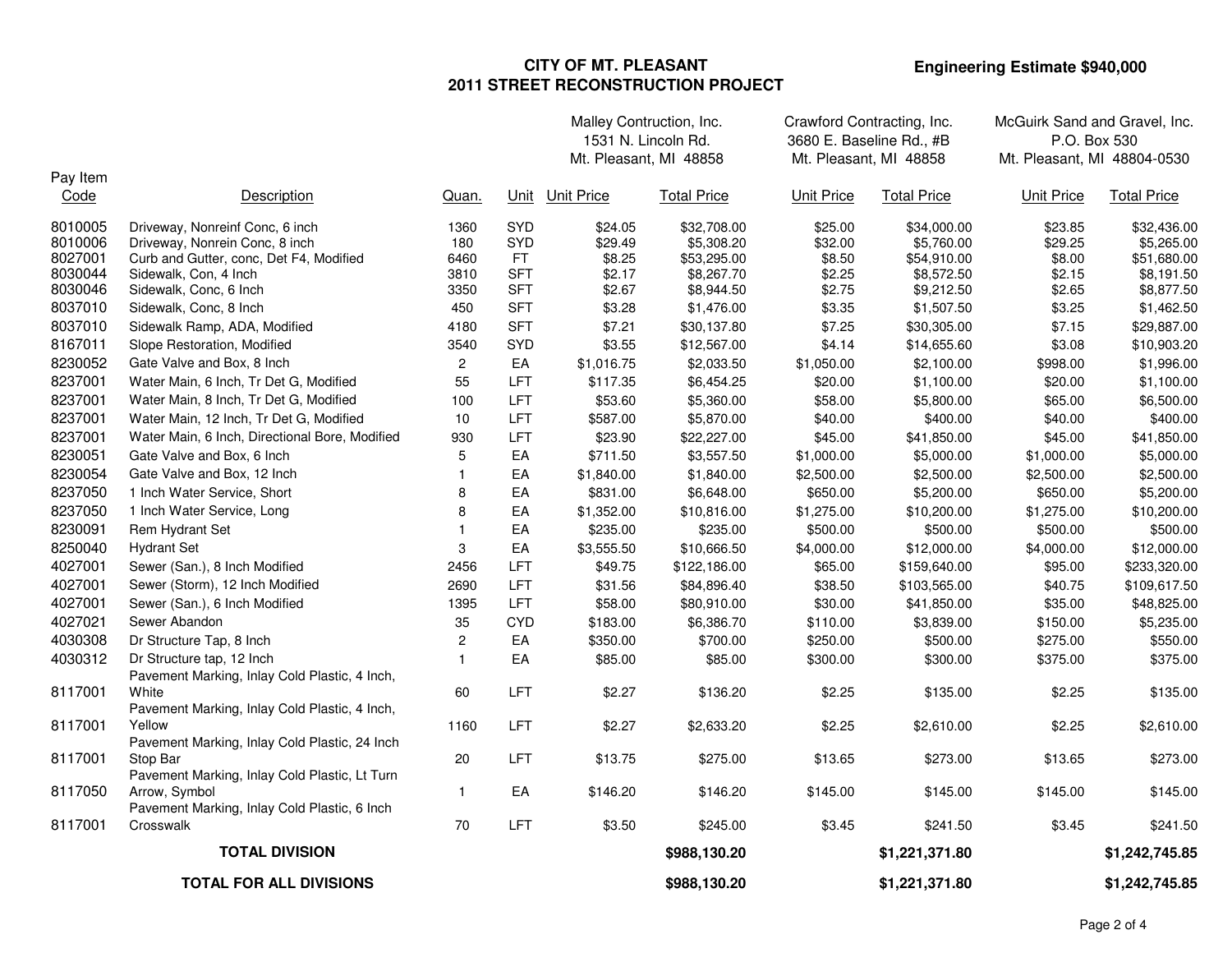|                    |                                                    |                         |                          | E.T. MacKenzie Company<br>4248 W. Saginaw Hwy. |                    | The Isabella Corporation<br>2201 Commerce St. |                    | Rohde Brothers Excavating, Inc.<br>1240 N. Outer Drive |                    |
|--------------------|----------------------------------------------------|-------------------------|--------------------------|------------------------------------------------|--------------------|-----------------------------------------------|--------------------|--------------------------------------------------------|--------------------|
|                    |                                                    |                         |                          | Grand Ledge, MI 48837                          |                    | Mt. Pleasant, MI 48858                        |                    | Saginaw, MI 48601                                      |                    |
| Pay Item<br>Code   | Description                                        | Quan.                   | Unit                     | <b>Unit Price</b>                              | <b>Total Price</b> | <b>Unit Price</b>                             | <b>Total Price</b> | <b>Unit Price</b>                                      | <b>Total Price</b> |
| 8120022            | Barricade, Type III, High Intensity, Lighted, Furn | 32                      | EA                       | \$82.10                                        | \$2,627.20         | \$82.00                                       | \$2,624.00         | \$100.00                                               | \$3,200.00         |
| 8120023            | Barricade, Type III, High Intensity, Lighted, Oper | 32                      | EA                       | \$10.25                                        | \$328.00           | \$10.25                                       | \$328.00           | \$20.00                                                | \$640.00           |
| 8120260            | Plastic Drum, High Intensity, Lighted, Furn        | 80                      | EA                       | \$18.50                                        | \$1,480.00         | \$18.45                                       | \$1,476.00         | \$20.00                                                | \$1,600.00         |
| 8120261            | Plastic Drum, High Intensity, Lighted, Oper        | 80                      | EA                       | \$1.05                                         | \$84.00            | \$1.00                                        | \$80.00            | \$2.00                                                 | \$160.00           |
| 8120350            | Sign, Type B, Temp, Prismatic, Furn                | 130                     | <b>SFT</b>               | \$3.10                                         | \$403.00           | \$3.10                                        | \$403.00           | \$3.00                                                 | \$390.00           |
| 8120351            | Sign, Type B, Temp, Prismatic, Oper                | 130                     | <b>SFT</b>               | \$1.05                                         | \$136.50           | \$1.00                                        | \$130.00           | \$1.00                                                 | \$130.00           |
| 8120170            | Minor Traffic Devices                              | $\mathbf{1}$            | <b>LSUM</b>              | \$615.95                                       | \$615.95           | \$2,300.00                                    | \$2,300.00         | \$25,000.00                                            | \$25,000.00        |
| 4027051            | Preconstruction Audio Video Recording              | $\overline{1}$          | <b>LSUM</b>              | \$9,507.00                                     | \$9,507.00         | \$1,350.00                                    | \$1,350.00         | \$2,000.00                                             | \$2,000.00         |
| 2030011            | Dr Structure, Rem                                  | 22                      | EA                       | \$165.90                                       | \$3,649.80         | \$444.00                                      | \$9,768.00         | \$300.00                                               | \$6,600.00         |
| 2040045            | Masonry and Conc Structure, Rem                    | 10                      | <b>CYD</b>               | \$12.20                                        | \$122.00           | \$190.00                                      | \$1,900.00         | \$150.00                                               | \$1,500.00         |
| 2040055            | Sidewalk, Rem                                      | 660                     | <b>SYD</b>               | \$1.80                                         | \$1,188.00         | \$6.15                                        | \$4,059.00         | \$7.00                                                 | \$4,620.00         |
| 2047011            | Driveway, Rem                                      | 1305                    | <b>SYD</b>               | \$2.65                                         | \$3,458.25         | \$4.90                                        | \$6,394.50         | \$7.00                                                 | \$9,135.00         |
| 2047011            | Pav't, Rem, Modified                               | 14360                   | <b>SYD</b>               | \$4.70                                         | \$67,492.00        | \$5.87                                        | \$84,293.20        | \$7.00                                                 | \$100,520.00       |
| 2057002            | Machine Grading, Modified                          | 70                      | <b>STA</b>               | \$1,576.00                                     | \$110,320.00       | \$1,538.00                                    | \$107,660.00       | \$3,500.00                                             | \$245,000.00       |
| 2050041            | Subgrade Undercutting, Type II                     | 100                     | <b>CYD</b>               | \$14.10                                        | \$1,410.00         | \$9.35                                        | \$935.00           | \$18.00                                                | \$1,800.00         |
| 4030390            | Dr Structure, Temp Lowering                        | 4                       | EA                       | \$136.90                                       | \$547.60           | \$250.00                                      | \$1,000.00         | \$250.00                                               | \$1,000.00         |
| 5017001            | Deep Sawing                                        | 3060                    | LFT                      | \$5.75                                         | \$17,595.00        | \$2.72                                        | \$8,323.20         | \$4.00                                                 | \$12,240.00        |
| 5017001            | Sawcutting                                         | 450                     | LFT                      | \$2.45                                         | \$1,102.50         | \$1.65                                        | \$742.50           | \$2.00                                                 | \$900.00           |
| 3010002            | Subbase, CIP                                       | 5310                    | <b>CYD</b>               | \$8.75                                         | \$46,462.50        | \$6.05                                        | \$32,125.50        | \$8.00                                                 | \$42,480.00        |
| 3027011            | Aggregate Base, 6 inch, Modified                   | 14420                   | <b>SYD</b>               | \$6.35                                         | \$91,567.00        | \$7.90                                        | \$113,918.00       | \$8.00                                                 | \$115,360.00       |
| 3067021            | Maintenance Gravel, LM, Modified                   | 550                     | <b>CYD</b>               | \$13.20                                        | \$7,260.00         | \$8.50                                        | \$4,675.00         | \$20.00                                                | \$11,000.00        |
| 4030200            | Dr Structure, 24 Inch Dia                          | 19                      | EA                       | \$1,325.00                                     | \$25,175.00        | \$1,100.00                                    | \$20,900.00        | \$900.00                                               | \$17,100.00        |
| 4030210            | Dr Structure, 48 Inch Dia                          | 22                      | EA                       | \$1,758.00                                     | \$38,676.00        | \$1,800.00                                    | \$39,600.00        | \$1,400.00                                             | \$30,800.00        |
|                    | Dr Structure, Add Depth of 48 Inch Dia, 8 feet to  |                         |                          |                                                |                    |                                               |                    |                                                        |                    |
| 4030250            | 15 feet                                            | 20                      | LFT                      | \$137.25                                       | \$2,745.00         | \$160.00                                      | \$3,200.00         | \$150.00                                               | \$3,000.00         |
| 4030220            | Dr Structure, 60 Inch Dia                          | $\overline{\mathbf{c}}$ | EA                       | \$3,504.00                                     | \$7,008.00         | \$2,600.00                                    | \$5,200.00         | \$2,800.00                                             | \$5,600.00         |
| 4030006            | Dr Structure Cover, Adj, Case 2                    | 25                      | EA                       | \$554.60                                       | \$13,865.00        | \$330.00                                      | \$8,250.00         | \$300.00                                               | \$7,500.00         |
| 4037050            | Dr Structure Cover, CB, Modified                   | 22                      | EA                       | \$477.95                                       | \$10,514.90        | \$750.00                                      | \$16,500.00        | \$800.00                                               | \$17,600.00        |
| 4037050            | Dr Structure Cover, Stm, Modified                  | 13                      | EA                       | \$373.40                                       | \$4,854.20         | \$620.00                                      | \$8,060.00         | \$600.00                                               | \$7,800.00         |
| 4037050            | Dr Structure Cover, San, Modified                  | 11                      | EA                       | \$373.40                                       | \$4,107.40         | \$630.00                                      | \$6,930.00         | \$600.00                                               | \$6,600.00         |
| 5017031            | <b>HMA, 13A</b>                                    | 1615                    | <b>TON</b>               | \$55.50                                        | \$89,632.50        | \$55.45                                       | \$89,551.75        | \$55.00                                                | \$88,825.00        |
| 5017031<br>5027031 | <b>HMA, 36A</b>                                    | 1250<br>30              | <b>TON</b><br><b>TON</b> | \$59.55                                        | \$74,437.50        | \$59.45                                       | \$74,312.50        | \$59.00                                                | \$73,750.00        |
|                    | HMA Approach, Modified                             |                         |                          | \$141.55                                       | \$4,246.50         | \$142.00                                      | \$4,260.00         | \$140.00                                               | \$4,200.00         |